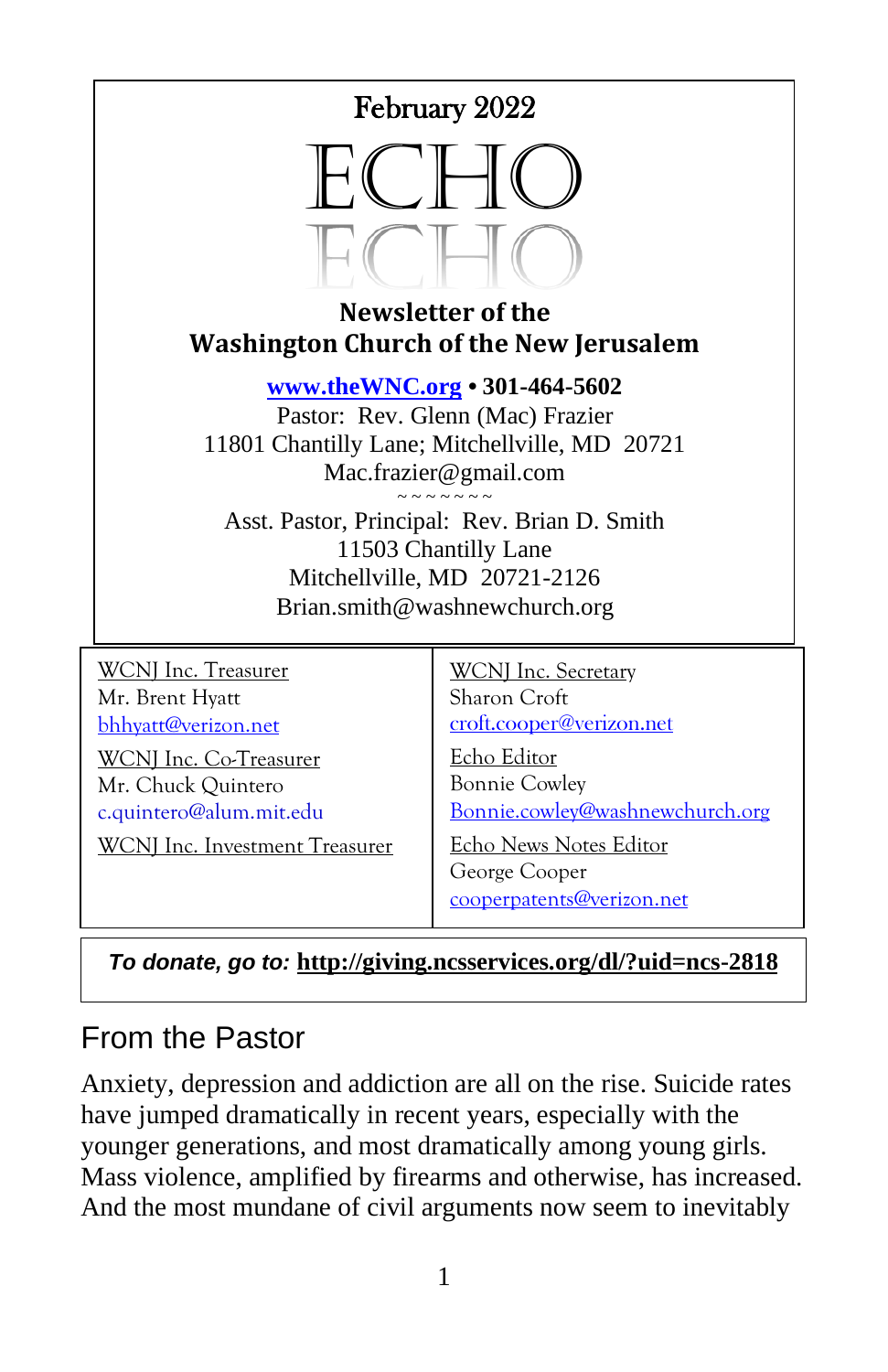polarize everyone into teams focused more on defeating the "enemy" than on defending the weak or standing up for what is just.

The modern world is showing frightening symptoms of serious spiritual disease. People increasingly report that they struggle with loneliness, hopelessness, fear, and a lack of purpose. Some of this is driven by the corruption and collapse of traditional religion and the "vastation" (spiritual emptying out) of traditional organized Christianity. Some of it is the result of the impact of social media, and of ever-present instantaneous communication tools.

Smartphones and the Internet are amazing tools that can do a lot of good in the world, as well. And organized religion, when done properly, is a means of salvation, not destruction. We simply need to pick and choose how we use them, and how we develop them.

 *…loving, truth-abiding, spiritual communities, like our own strives to be, can (and should!) be sources of healing for those who lack hope, meaning, and connection.*

And we need to get better at not allowing them to be turned toward evil.

These two realms--technology and religion--can do a lot of good for one another, if we choose to shepherd them in that direction. We need to promote a moral and ethical practice in the use of personal communications technologies, amongst ourselves and for the world

around us. What's more, loving, truth-abiding, spiritual communities, like our own strives to be, can (and should!) be sources of healing for those who lack hope, meaning, and connection. And as we practice the life of religion by embodying the teachings of the Lord's Word and offering comfort and connection, hope and purpose to those who are suffering, we can use those same technologies that sometimes isolate people and magnify their problems as a means of countering those evil forces.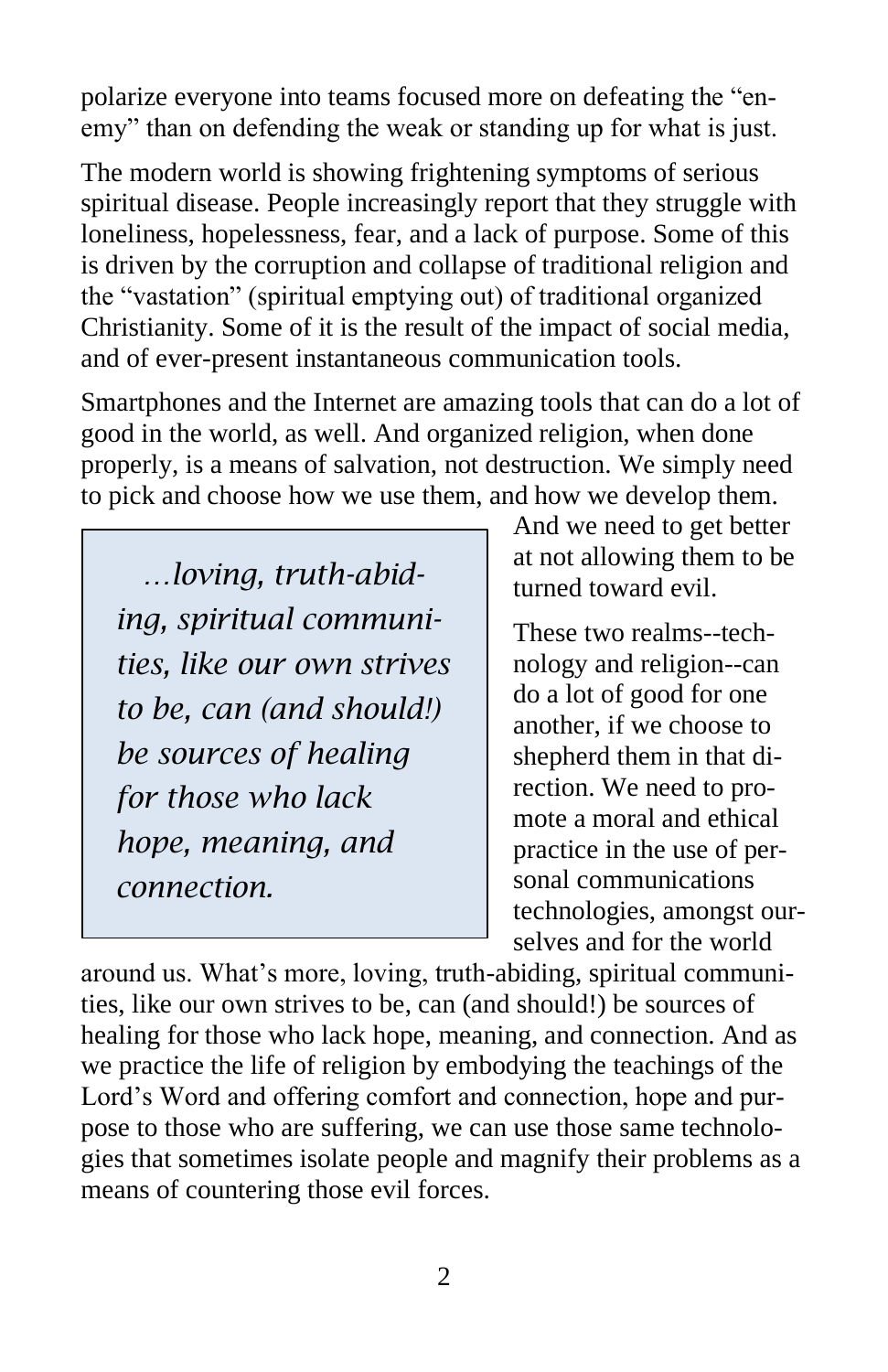We as a church community are already doing things that counter the downward pull of postmodernity. But perhaps there is more we can do. I encourage you to set aside some time to ponder how we can be even more a force for good in the world around us. Talk to your friends about this. And let me know what you come up with.

And in all this, remember that the Lord is never absent. When hell seems to be winning in the world, I try to think of the Lord's teaching in *Secrets of Heaven* 840:

As long as our trials continue, we think the Lord is absent, since evil demons disturb us, sometimes to the point where despair almost prevents us from believing God exists at all. But the Lord is closer then than we can possibly believe. When the trouble ends, we find comfort, and then we first believe the Lord is present.

> Rev. Glenn "Mac" Frazier Pastor, Washington New Church 2022-01-27



February is good month to start thinking about school promotions. Word of mouth and our street sign are two ways that new families find WNCS. We welcome help from alumni, parents, grandparents, and community members to spread the word about the Washington New Church School. Many people in the Bowie area

are still surprised to find that we have had a school here for over 50 years. You *don't* need to do high pressure sales. Instead, just talk about something that you value in the school and share it with others so that they have more options to consider. We can't take everyone. We have limited slots and capacity. But the more people that know about us and who reach out, the better we can do at finding and welcoming the strong-fit families who would love to receive a WNCS education.

February is also the month when we begin our budgeting process and working out staffing for next year. Our huge news on the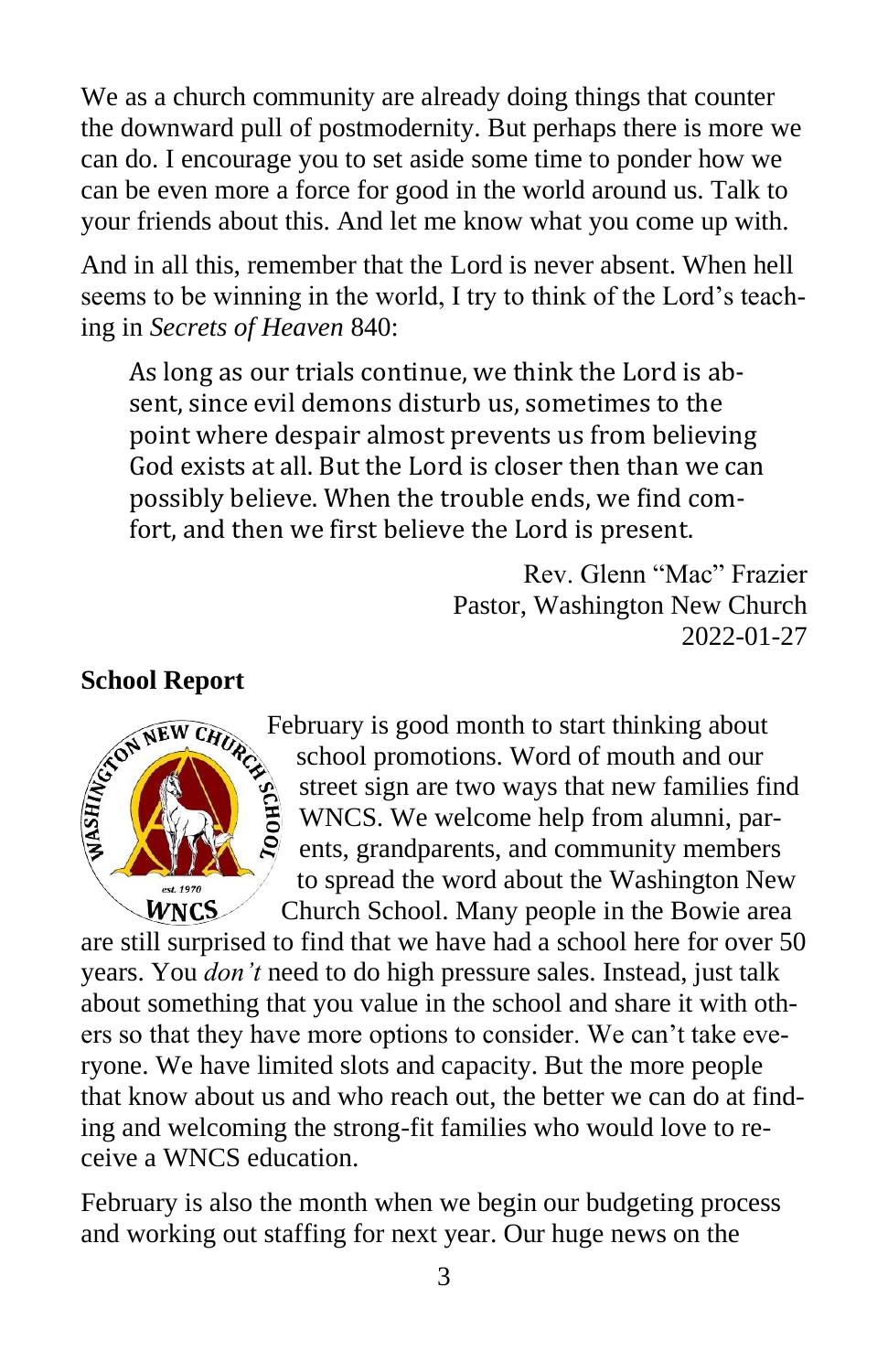staffing front is that at the end of this school year, Mrs. Maxwell is going to take a much-deserved retirement after 27 years teaching at Washington New Church School (and 29 teaching years total). This is bittersweet for us because Kim has been such an integral part of the team for so long. And yet, after such great service we are also genuinely excited that she gets to move into the retirement phase of life.

Going forward our  $5<sup>th</sup>$  and  $6<sup>th</sup>$  homeroom classroom will be headed by Jordan Brunne, who is just about to graduate from Bryn Athyn College. We are excited to welcome her into the school community and draw on her many talents and interests.

Our tuition for next year will be \$8,260. This is an increase over the current year, but it is actually a lower percentage increase than our rising staff costs. And in turn, though our staff is receiving a significant hike for cost of living, this increase is still actually *less* most measures of inflation. The net result is that the tuition at WNCS is still only about half of the actual cost per student and a lot of generous people work to keep it that way. I add these points of context to emphasize that the board *is* sensitive to the people stretching to pay WNCS tuition.

Let me end on a community note with a (warm) invitation to stop by the Wednesday evening fire circle. This gathering has continued for over a year now through even the coldest weather. It is an opportunity to talk, joke, discuss and generally get to know other community members – in and out of the church and school communities.

> Principal, Brian Smith

# *From the Board of Trustees*

The BoT met on January 11, 2022. The monthly topic of Building/Maintenance/Facilities was led by Bill Kunkle and Eric Genzlinger, who reported on a long list of accomplishments, including numerous IT improvements, computer upgrades,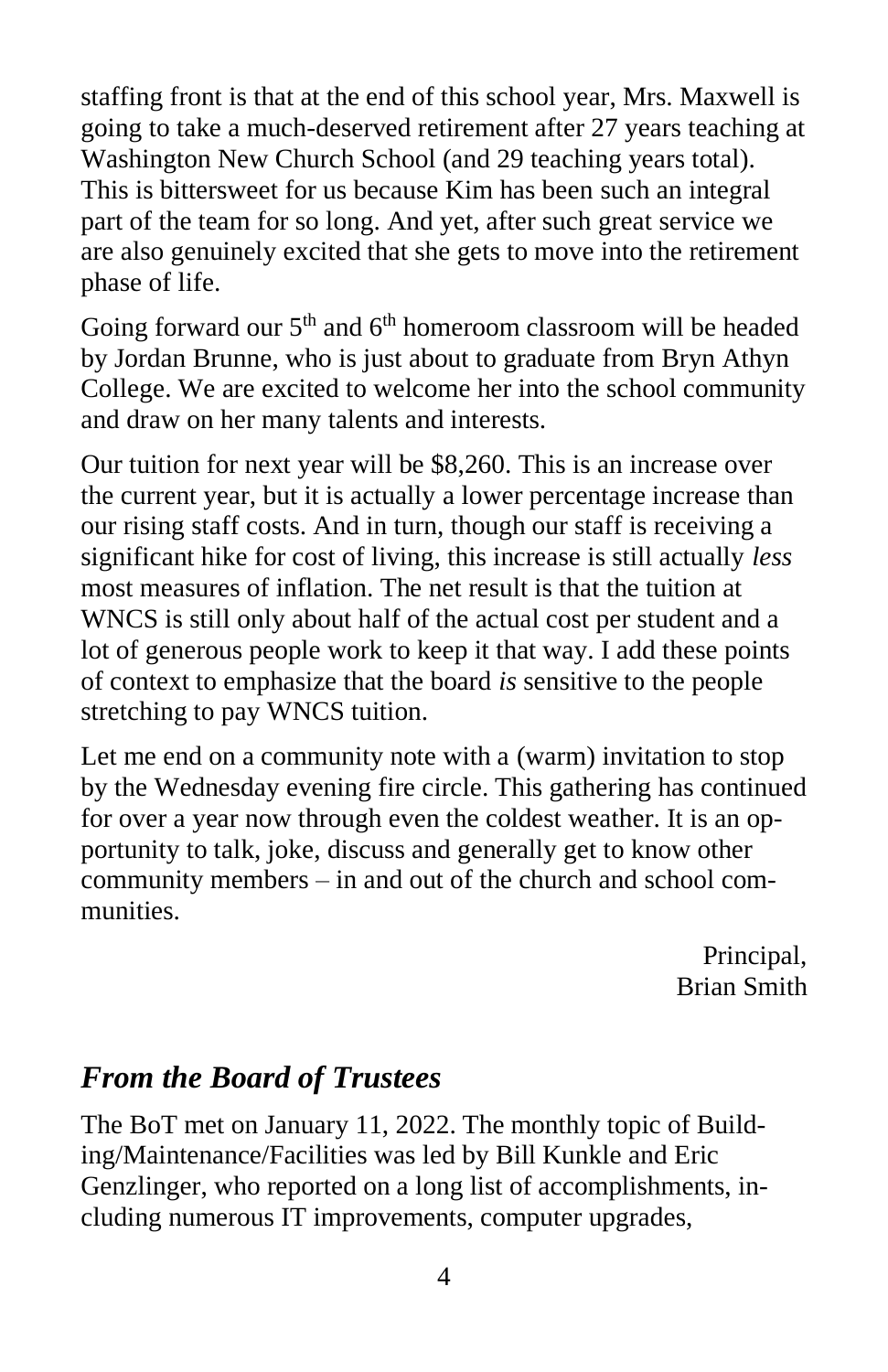equipment installation, building maintenance projects such as A/C unit replacements, playground improvements, outdoor lighting upgrades, and many maintenance projects. Plans in work include upgrading of the audio system in the nave and roof and window repairs. The Board is deeply appreciative of the untold hours of volunteer time put in by Bill and Eric – thank you both! Sharon Kunkle provided updates to the COVID cleaning protocols and preparations for the return to in-person school. Monthly reports by the Pastor, Treasurer and Principal were followed by recommendations and discussion regarding staffing for the School. The next meeting of the Board will be on Feb 8, with monthly discussion topics on investments, annual budget, and nominating committee.

~ Sharon Cooper, Secretary

#### **Who's Got Talent?**

There are always people who love to entertain others and those who love to be entertained. Growing up in a small church community there were lots of opportunities to entertain and to be entertained. When I was a small child my neighbor friends and I would make up elaborate plays (usually about royals and their poor subjects). We would make create elaborate costumes and invite our mothers to tea at one of our homes so we could have an audience. I suspect that the plays were not as entertaining as the opportunity for our mothers to get a break from their somewhat isolated, mundane lives but we were contributing to a sense of community.

Even long before I was born people were often isolated from one another and family. During the depression and war time there was a great need to get news about the world and great need for entertainment. When radio was all there was, a family could gather around to listen to the news from foreign battle fields, catch the most recent episode of Life of Riley or hear Bob Hope entertain their far-flung sons and daughters. Sharing more broadly with others outside their tiny circle had a soothing leveling effect – gave them community.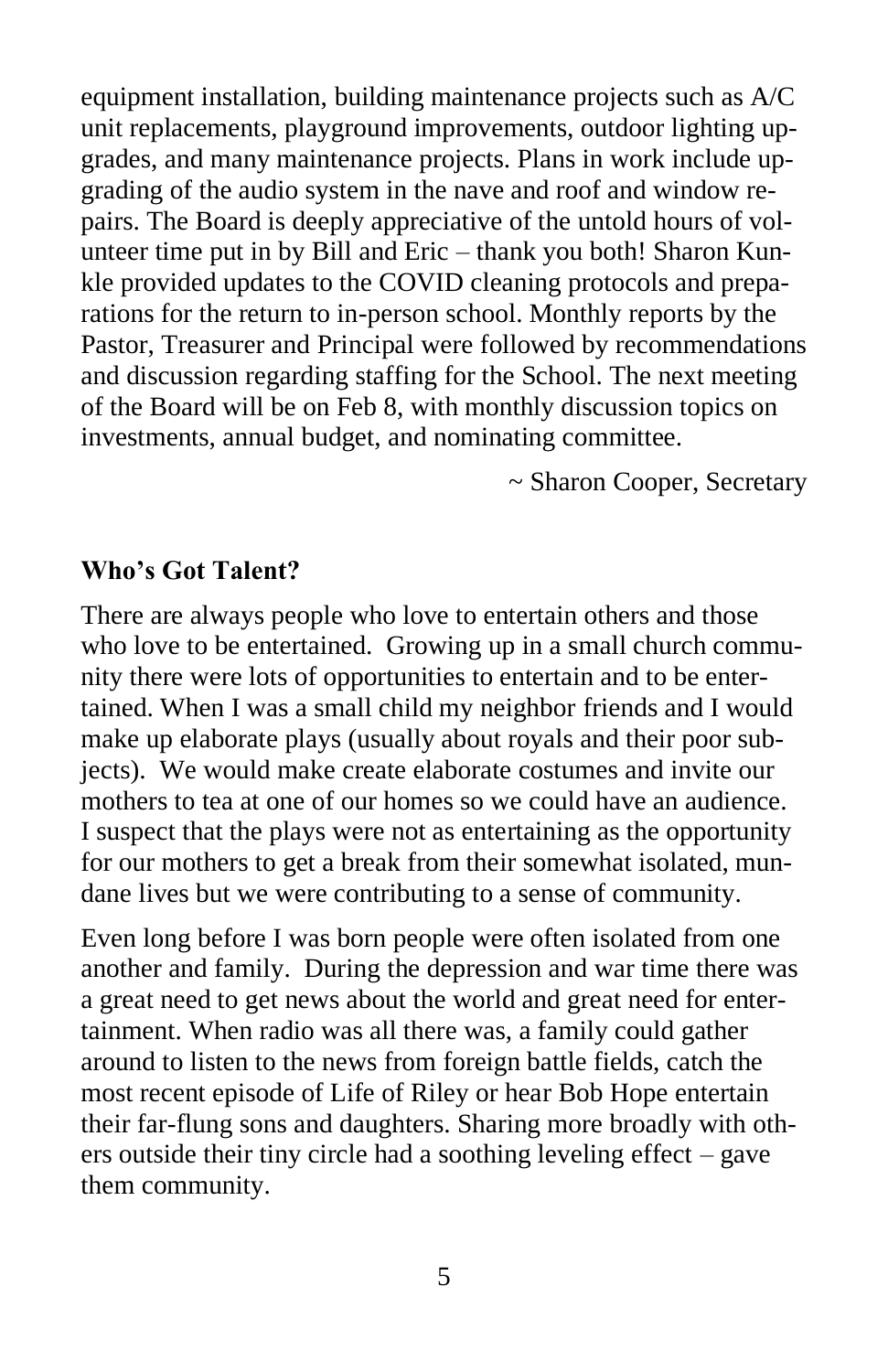Humans are no strangers to isolation and have always managed to find ways to have community through entertainment even if it was only the church talent show or campfire sing along.

Fast forward to now. Yes, the church pews are pretty empty as well as the theaters, but the hunger for community has driven an explosion of connection via the Internet. Yes… I know there are lots of bad things about the Internet - I'm sure our grandparents frowned on some of the bawdy entertainment available in their day. But some of it is amazing! Snap Chat, Tic Tok, YouTube and the like have opened up places where people can share their talents. Music, art, cooking, wood working, dance and so much more. And of course, you have the silly stuff… lip syncing, Funny baby videos, farces on the pandemic, virtual teaching and mask wearing and who has not seen a funny cat video. Much of it is amateurish yet people love it, watch it and share it.

We are trying so hard right now to connect in meaningful ways – online church, book discussion groups and the like. But isn't it time we tried something lighter, something fun? How about a virtual talent show? The Washington Society has talent (Ok maybe



not as much as America's Got Talent) but we have artists, musicians, poets, actors, comedians. We could even tap some of our alumni. We certainly have those who would love to connect and enjoy that entertainment.

*If you are with me*,

read further in this Echo, watch for emails inviting submissions for your talent, AND put this date on the calendar **~** *(see more p. 11)*

**WCNJ/WNCS' Got Talent (Virtual) Show, Saturday, February 26th** [time to be determined].

Bonnie Cowley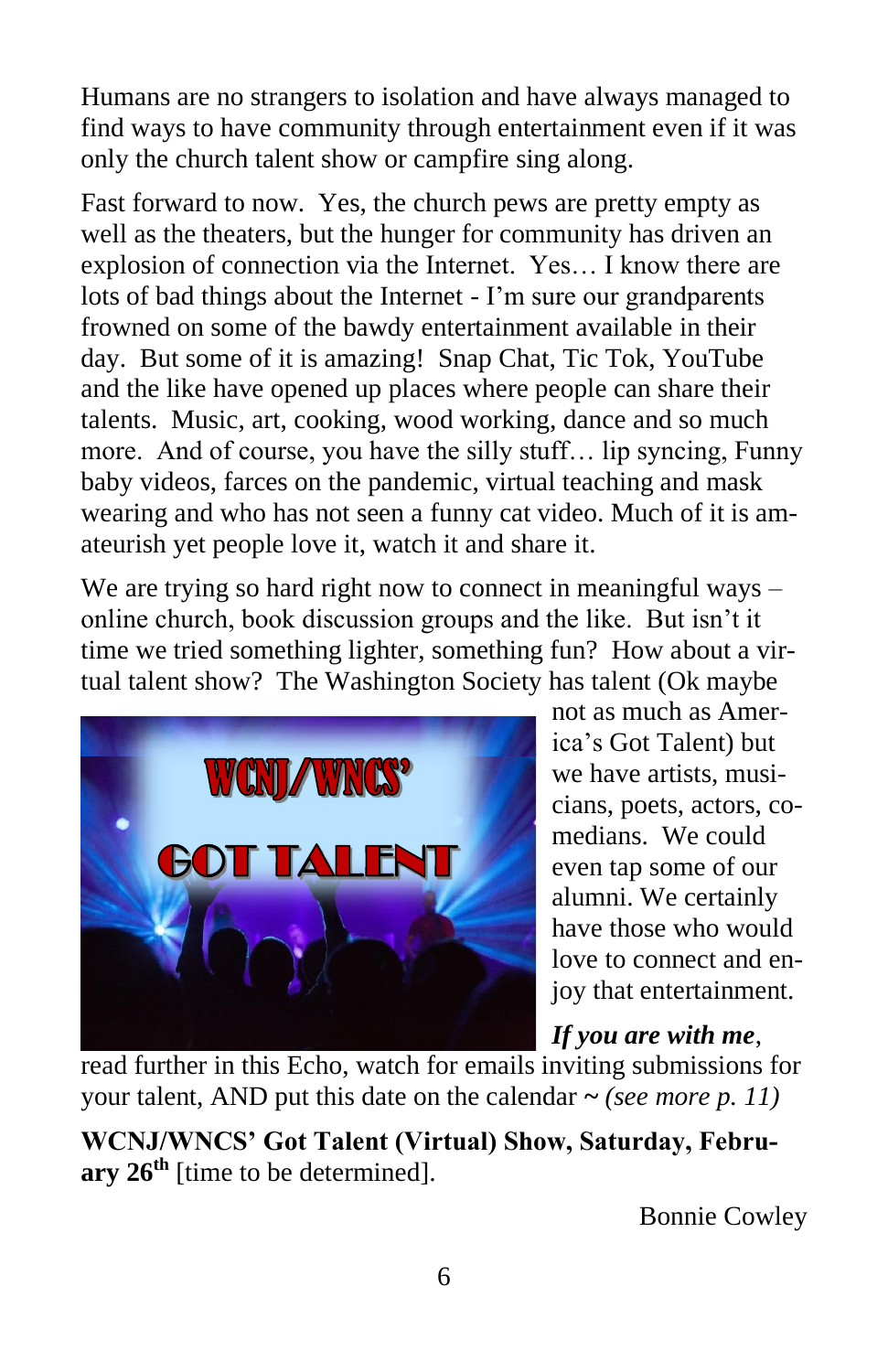# **TAG Update:**

Not much to mention since much of TAG's work goes on in the background. But we do have a TAG meeting scheduled for Wednesday, February 9 at 7:00pm. This will be a Zoom meeting. You will be sent a link shortly before the meeting.

On the agenda for the meeting: February – We Care cards that go out to our young people in the area and care package collection for our Academy HS and college stu-

dents, Souper Sunday report and update on who needs sunshine and support (the pandemic has been tough on lots of people). Please join us to support the Washington New Church and School.



# **Announcements**

**Beautiful Books on the Doctrine of the Lord:** The Rev. N. D. Pendleton was bishop of the General Church from 1916 until 1937, and during that time wrote many deep, interesting papers and addresses on the doctrine of the Lord. "Selected Papers" and "The Glorification" are classics of New Church literature worthy of every earnest reader's attention. Though first published in 1938, amazingly, we have hundreds of brand-new copies available, now at the special price of \$7.00 plus postage.

You can order them easily at **[www.newchurchbooks.com](http://www.newchurchbooks.com/)**, or, if you wish, anyone visiting BA can pick them up at the Cathedral and schlep them back home for you.

LITURGIES: Did you know that the Bryn Athyn Cathedral bookstore now has a new batch of a thousand copies of the blue, 2005 edition of the Liturgy for sale at just \$8 each? To order, see above or call Meg Keegan at 215-947-0266, ext. 4922.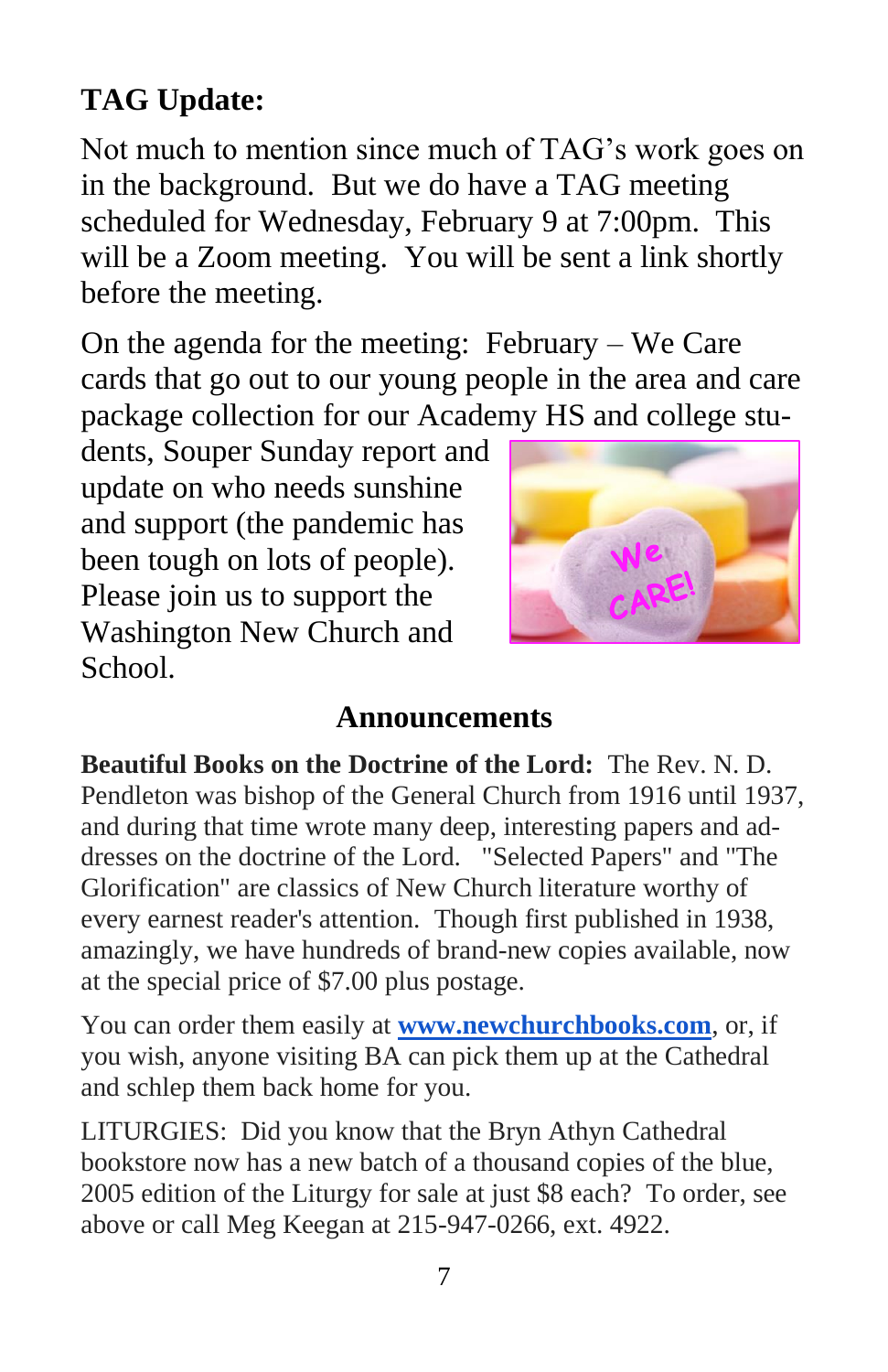**New Address:** Brad & Christine Johns' new address: 13815 Dayton Meadows Ct, Dayton, MD 21036. They will be moving on or about Feb 1.

# **NEWS NOTES**

## **Bits of News, Noted** *It Must Be February:*



Did anybody else run out of firewood? Did you use up all your electricity? Is fuel oil really expensive? Did you have tree limbs down all over the place? Did a pine tree branch crash down on your power line and put you in the dark for a couple of days? If the answer is yes to any of these, then you are enjoying winter along with

the rest of us. It has been a long time since it has been this cold for this long in this area, but at least the Chesapeake Bay has not frozen over. (Yes - I remember when….) Look at the bright side: maybe the cold will kill off some of those pesky summer bugs. And the end of January brings us smack up against February, which means summer is almost here! Well, spring, anyway. And we will be mowing the grass in about six or seven weeks. Life is good!

### *The Great Escape:*

**Phil and Janna Zuber** got it right: they managed a one-week get away to Puerto Rico - a long planned law firm retreat. They report it was wonderful and felt safer there then they do here with respect to Covid issues. Proof of vaccination was required before entering anywhere, plus masking, plus warm temps - middle 80's every day, plus nice people, plus incredible craft beers! Of course, perfection is hard to acquire: they came home to a water main break and no water in the house. Luckily the bill was on WSSC and they only had 24 hours to contemplate how grateful they are for running water!

As a follow-up to last month's news notes, the Webb telescope has also escaped; it is in orbit around the sun and the hundreds of motors, switches, gears, arms, and levers all performed flawlessly and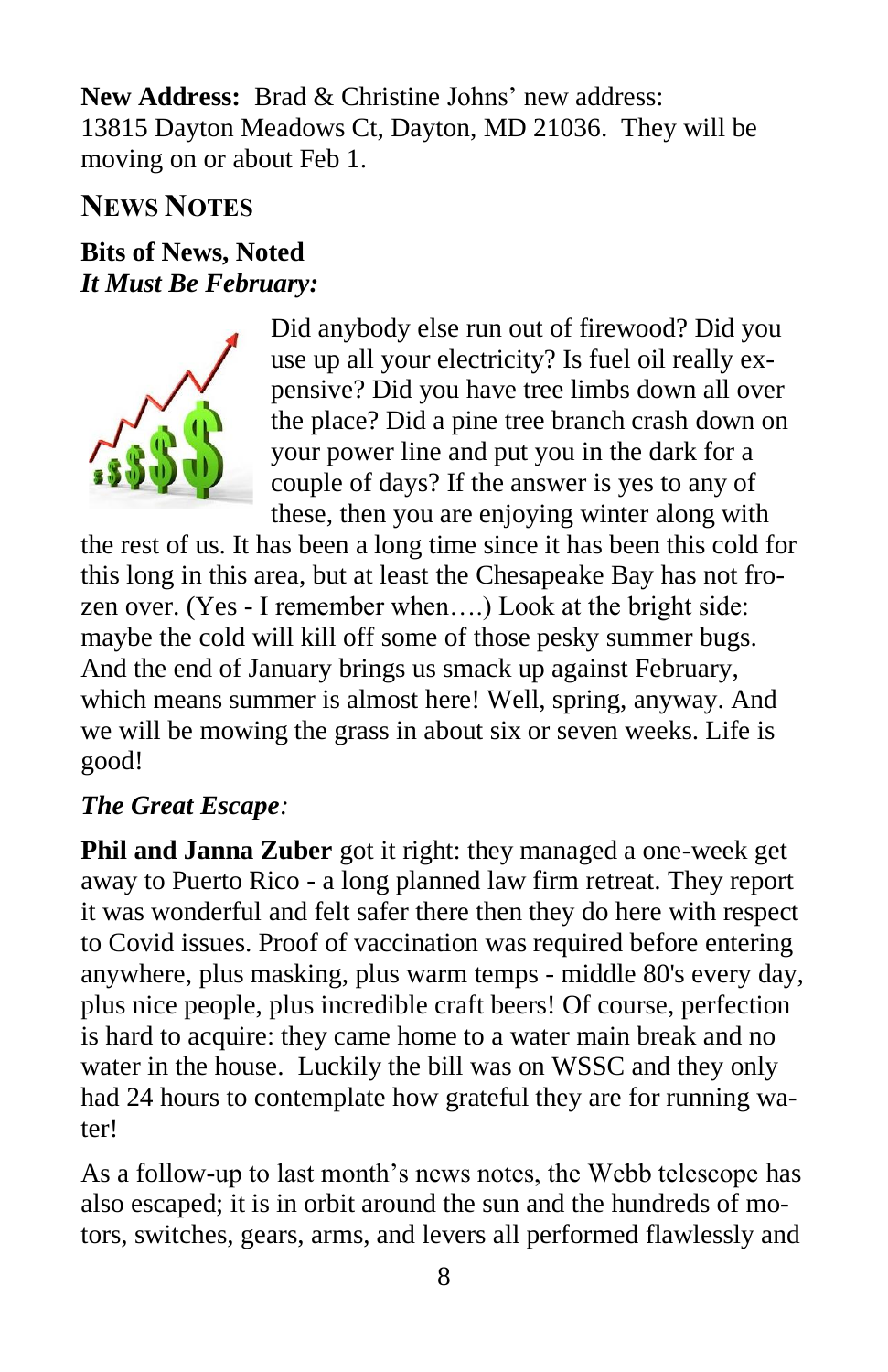the people who designed and built it are now able to breathe. A relative of the News Notes Editor, James Cooper (he is not the owner

of the Echo Publishing Company) says it is quite a feeling to watch 12.5 years' worth of work fly away to its new home a million miles away. We suppose it is sort of like watching a child finish school and get a job and start an independent life, hopefully sending back messages and pictures once in a while.



# *Condolences:*

Keith Gordon Huntley, a life-long dedicated New Churchman, passed peacefully into the spiritual world in Centreville, MD, on January 4, 2022, at the tender age of 98. A resurrection service was held at Bryn Athyn Cathedral on January 16, 2022, at 4:00 pm, with Rev. Mike Gladish officiating. Keith attended the Washington New Church when he could for the last 8 or 9 years, but Chestertown is a long commute. Still, he managed to attend occasional services and set up a sound recording system in the new building, editing and sending the services to the GC Sound committee until the new video system was established. Our condolences to his family.

### *Shameless dad plug....*

**Marcellus Smith** and his dad (**Lincoln**) just set up a YouTube channel for his music compositions, which include some computer-generated instruments and some vocals. (He's going by Zeprel on YouTube for privacy :-) You can listen at the following location:

### <https://www.youtube.com/watch?v=BQNgmnljh7E>

#### *A Random Observation:*

Not too long ago **Kai Smith** was wearing a walking boot on his right foot – now it is on his left. Did he forget which foot he broke? Or could it be that he managed to break both feet a few months apart? It's a mystery. But recover soon, Kai.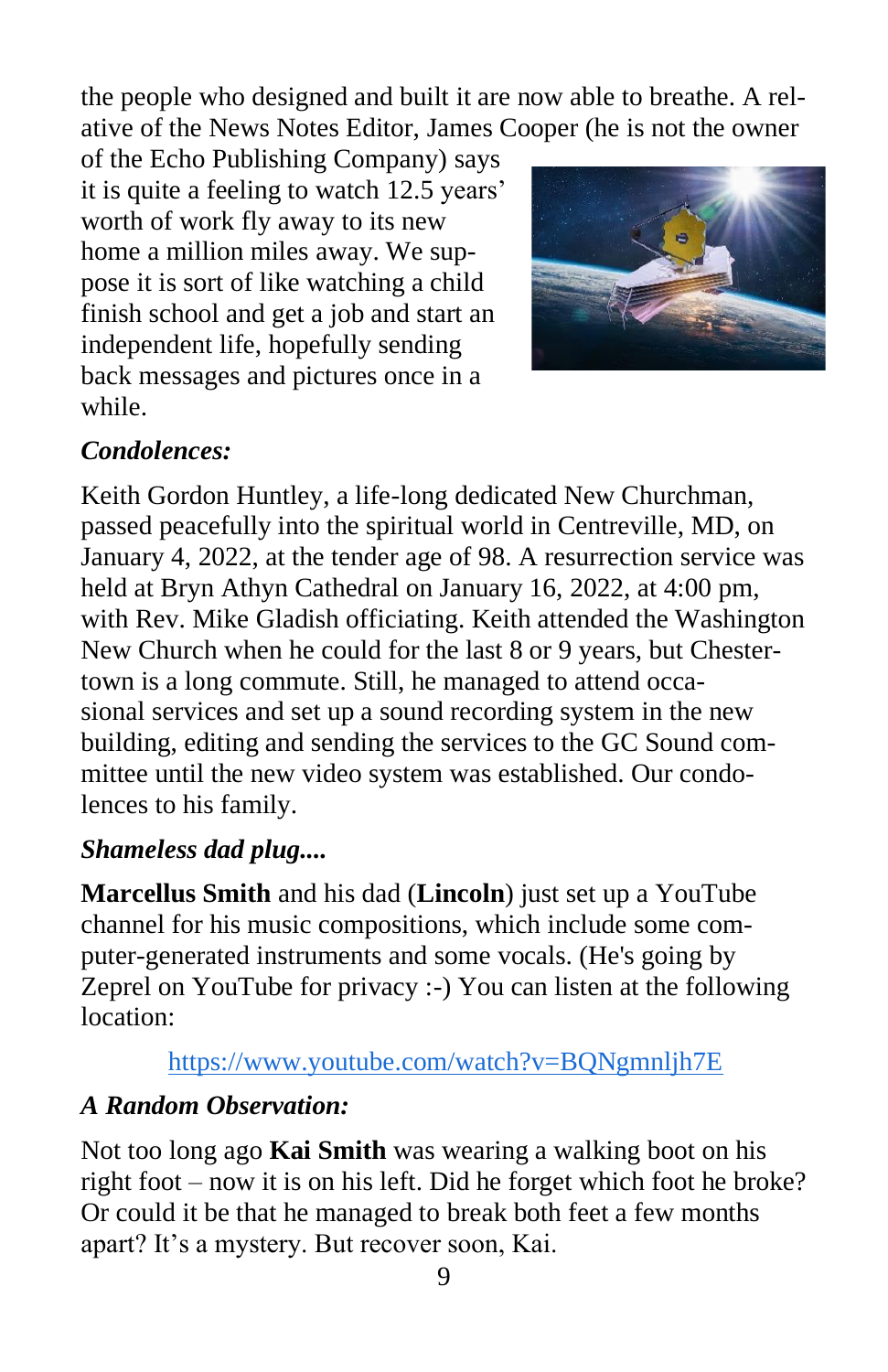## *Congratulations are in Order:*

We are happy to report that **Christiana Kern** has been promoted to Supervisory Program Manager at U.S. Department of Homeland Security.

Congratulations to **Astri Hernandez** on her graduation from the University of Maryland in December with a degree in Psychology. We wish you well in your future in the real world!

Those of you who know **Asher Odhner** (of Westminster, MD) will be happy to know that he has announced his engagement to Clara Bichon. Unfortunately, he will be moving to Pennsylvania where, fortunately, he will be starting a new job. Congratulations to the joyful couple.

# *Other News of the good kind:*

We hear on good authority that **Bill & Julia Buick** continue to do well in Towson, where Julia continues to work in tax at Johns Hopkins University and Bill is in his twelfth-year teaching Latin in Baltimore County Public Schools. Jack, 12, is attending Dumbarton Middle School and continues to build his skills in art and drawing. Ryan, 10, attends Rogers Forge Elementary School and continues to swim on a team based in the Towson area.

# *Grand Finale:*

You all recently received a personalized News Note via email from **Hanna Hyatt** asking for you all to join us in making the Echo a vibrant source of community communications by sharing your joys and adventures. So, what is your news? Let us know and become famous. Or don't you do anything interesting? (We suspect you do.)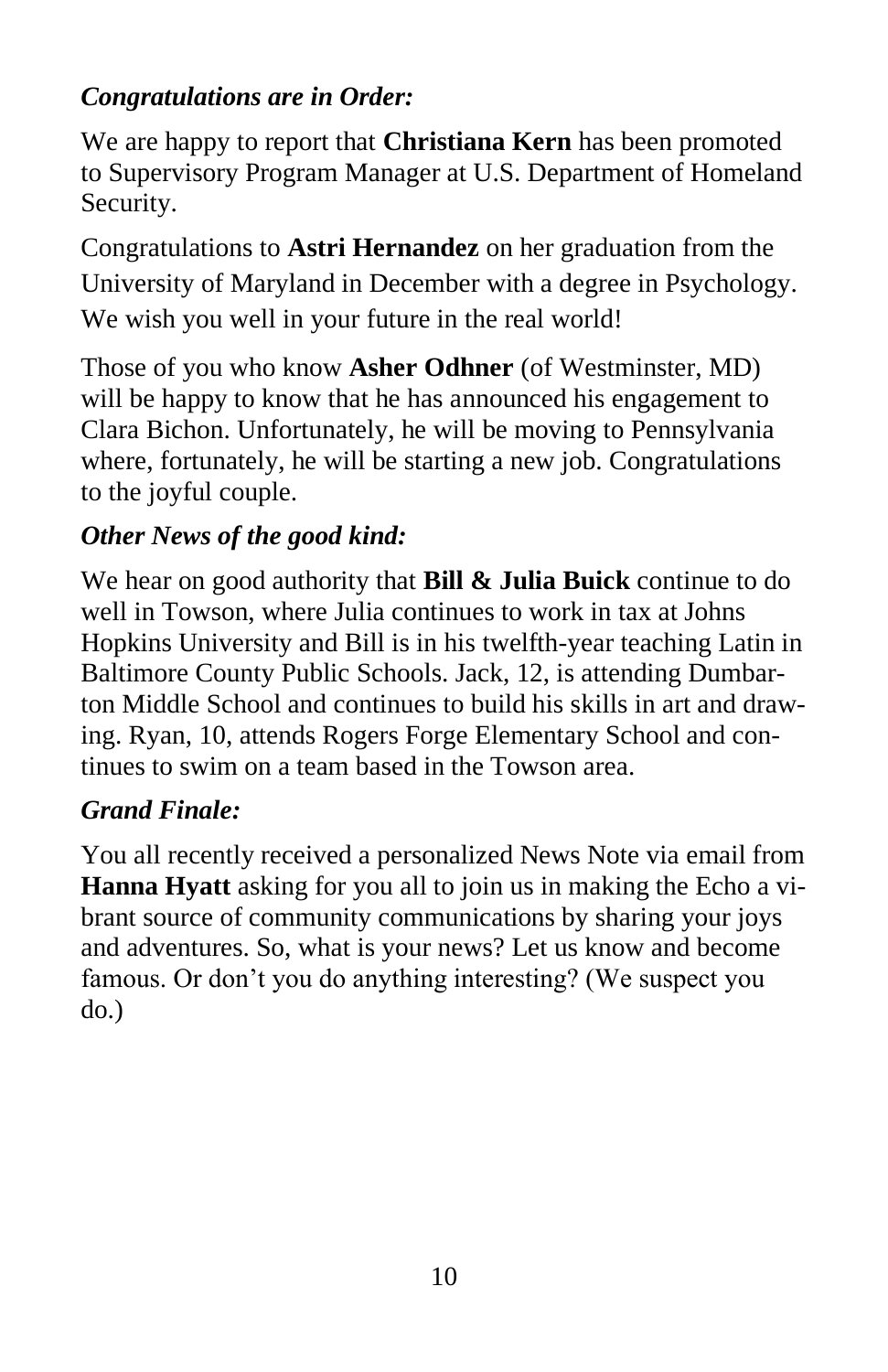*February Anniversaries*

*"With people who are in a state of truly conjugial love, their union of minds increases, and with it their friendship." ~ Emanuel Swedenborg, DL 214*

*~ John & Mary Ellen Kern ~* 

 $\mathcal{F}e\mathcal{b}$  12<sup>th</sup> • 45 yrs.

# Talent Show Ideas:

- ★ **SINGING**, friends or family group singers
- **PLAY AN INSTRUMENT?** Piano, violin, cello, trumpet, kazoo, accordion, bagpipes.
- ★ **THEATRICAL**, Dramatic reading, do a short scene from a play with a friend or family … in costume! Perform a monologue, ventriloquism, pantomime.
- **CARNIVAL SKILLS,** Juggling, balancing acts [new skills you learned during the pandemic like balancing a 2 year old on one knee, helping your  $4<sup>th</sup>$  grader with homework while video conferencing with your boss… oh wait that isn't a carnival act.]